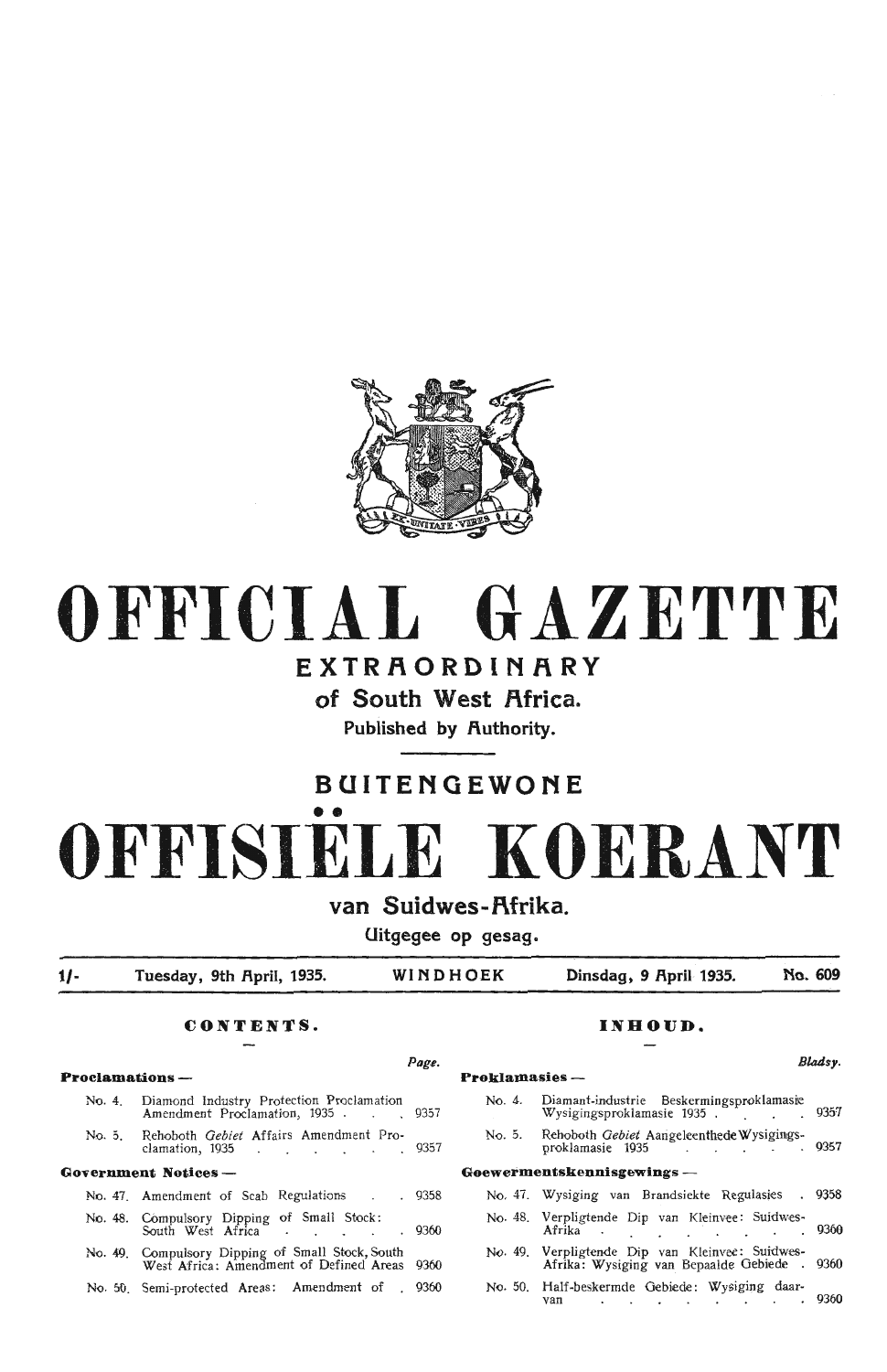#### **PROCLAMATIONS**

#### By HIS HONOUR DAVID GIDEON CONRADIE, ADMINISTRATOR OF SOUTH WEST AFRICA

No. 4 of 1934.]

WHEREAS it is expedient to amend the law relating to tht protection of the diamond industry;

NOW THEREFORE, under and by virtue of the powers in me vested, I do hereby proclaim, declare and make known as follows:-

1. Section *seventeen* of the Diamond Industry Protection Proclamation, 1922 (Proclamation No. 26 of 1922), is hereby amended by the addition of the following sub-section, the present section being regarded as sub-section  $(1)$ :

> $''(2)$  It is provided furthermore that where diamonds which are the property or in the lawful possession of the said Board are utilised with the concurrence of the said Board, by the Diamond Detective · Department or by the South West Africa Police in the pursuance of their duties, and cannot be recovered, the proceeds of such diamonds shall be the property of the said Board.

> When such diamonds utilised as aforesaid are re-<br>covered, the said diamonds shall be restored to the<br>said Board, and the proceeds thereof shall be consaid Board, and the proceeds ther-eof shall be con- tributed towards payment of the expenses of the said Board."

2. This Proclamation may be cited for all purposes as the Diamond Industry Protection Proclamation Amendment Proclamation, 1935.

#### GOD SAVE THE KING.

Given under my hand and seal at Windhoek this **29th** day of March, 1935.

> **D. 0. CONRADIE,**  *Administrator.*

#### No. 5 of 1935.)

WHEREAS by paragraph *four* of the Agreement con-<br>cluded between the Administrator of South West Africa and the Kapitein of the Rehobotfu Community and the members of the Raad of the said Community, which said Agreement was ratified and confirmed· by Proclamation of the Administrator dated the twenty-eighth day of September, 1923 (Proclamation No. 28 of 1923), it was agreed *inter alia* that the Administrator, after consultaltion with the Raad of the aforesaid Rehoboth Community, should possess the power to legislate for the territory referred to in the Agreement as the *Gebiet*, if he considered such legislation expedient or desirable in the interests of either the Territory of South West Africa or the *Oebiet;* ·

AND WHEREAS by section *one* of the Rehoboth Affairs<br>Proclamation, 1924 (Proclamation No. 31 of 1924), it was<br>provided that from and after the taking effect thereof the Raad should cease to function within the *Gebiet*, and that all and several the powers, functions and duties vested by law in the Raad should vest in the Magistrate of the District of Rehoboth;

AND WHEREAS after consultation with the Magistrate of the District of Rehoboth, the Administrator considers it expedient in the interests of the *Gebiet*, to amend the law providing for the establishment of an Advisory Board to advise the said Magistrate in the exercise and performance of the powers, functions and duties vested in and conferred and imposed upon him by section one of the Rehoboth Affairs Proclamation, 1924, aforesaid;

#### **PROKLAMASIES**

#### VAN SY EDELE DAVID GIDEON CONRADIE, ADMINISTRATEUR VAN SUIDWES-AFRIKA.

No. 4 van 1934.1

NADEMAAL dit wenslik is om die Wet met betrekking tot die beskerming van die diamant-industrie te wysig;

SO IS DIT <lat ek, onder en kragtens die bevoegdhede aan my verleen, hierdeur proklameer, verklaar en bekend aan my verieen<br>maak, as volg:—

1. Artikel *sewentien* van "De Diamant Industrie Beschermings Proklamatie 1922" (Proklamasie No. 26 van 1922} word hierby gewysig deur die toevoeging van die volgende subartikel, die teenswoordige artikel word beskou as subsubartikel,  $\alpha$ <br>artikel  $(1)$ :-

> " (2) Verder word voorsiening gemaak dat wanneer diamante wat die eiendom of in die wettige besit van stemming van die genoemde Raad, deur die Diamant Polisie Departement of deur die Suidwes-Afriikaanse Polisie in die uitoefening van hul pligte, en nie weer teruggekry kan word nie, dan sal die opbrengs van sodanige diamante die eiendom van die genoemde Raad wees.

> Wanneer sodanige diamante wat as voormeld gebruik is, teruggekry word, dan sal genoemde diamante<br>aan die genoemde Raad teruggegee word, en die opbrengs daarvan sal bestee word vir betaling van die onkoste van die genoemde Raad."

2. Hierdie Proklamasie kan vir alle doeleindes as die Diamant-industrie Beskermingsproklamasie Wysigingsproklamasie, 1935, aangehaal word.

GOD BEHOEDE DIE KONING.

*Oegee* onder my hand en seel te Windhoek op hierdie 29ste dag van Maart 1935.

> D. G. CONRADIE, *Administrateur.*

No. 5 van 1935.)

NADEMAAL deur paragraaf vier van die Ooreenkoms tussen die Administrateur van Suidwes-Afrika en die Kaptein<br>van die Rehoboth-Oemeente en die lede van die Raad van<br>die voormelde Oemeente gesluit, watter Ooreenkoms deur Proklamasie van die Administrateur, gedagteken die agten-twintigste dag van September 1923 (Proklamasie No. 28<br>van 1923) bevestig en bekragtig is, dit *inter alia* ooreengekom is dat die Administrateur, na rugspraak met die Raad van die voormelde Rehoboth-Gemeente, die bevoegdheid sou besit om enige wetgewing wat in die Gebied Suidwes-Afrika in werking is op die landstreek, wat in die Ooreenkoms die Gebiet genoem word, uit te brei, as hy sodanige uitbreiding in die belange of van die Gebied Suidwes-Afrika of van<br>die *Gebiet* raadsaam of wenslik ag;<br>EN NADEMAAL deur artikel *een* van "De Rehoboth

Aangeregenneaen Proklamatie, 1924<sup>77</sup> (Proklamasie No. 31 van 1924), bepaal is, dat vanaf en na die inwerkingtreding daarvan die Raad sou ophou om binne die *Gebiet* te fungeer en dat al die bevoegdhede, funksies en pligte

EN NADEMAAL die Adminisfrateur, na rugspraak met die Magistraat van die distrik Rehoboth, dit raadsaam en<br>wenslik ag, in die belange van die Gebied Suidwes-Afrika en<br>van die *Gebiet* om die Wet wat voorsiening maak vir die instelling van *'n* Adviserende Raad te wysig, om die Magistraat in die uitoefening en verrigting van sy bevoegdhede, funksies<br>en pligte deur artikel *een* van die Rehoboth-Aangeleenthede Proklamasie 1924 aan hom verleen, oorgedra en op hom gele, met raad by te staan;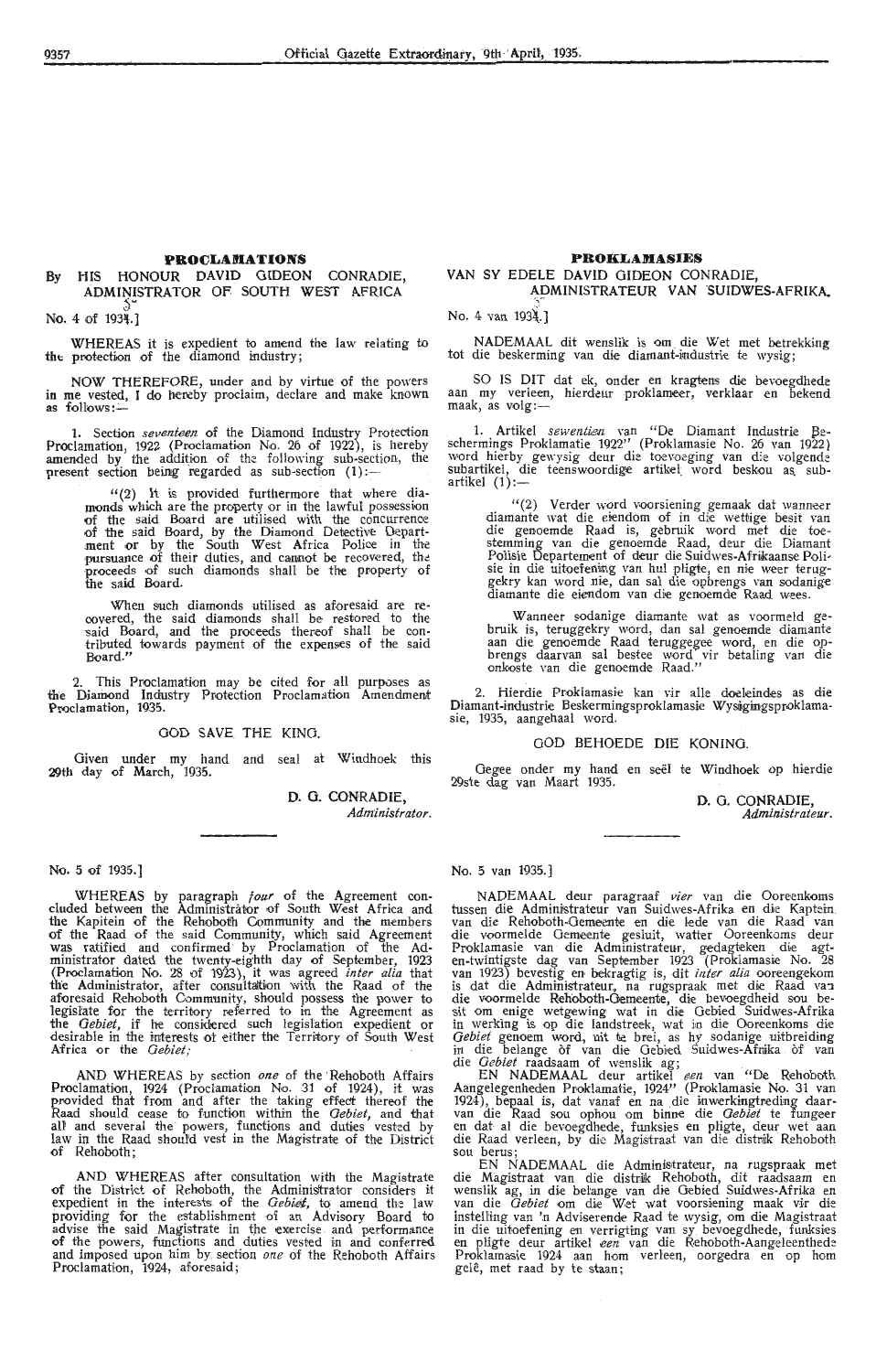NOW THEREFORE, under any by virtue of the powers in me vested, I do hereby proclaim, declare and make known .as follows:-

1. The expression "the principal law", when used in this Proclamation shall mean the Rehoboth *Oebiet* **Affairs**  Proclamation, 1928 (Proclamation No. 9 of 1928).

2. Section two of the principal law is hereby amended-

- {l) by the deletion of the words "three of whom (hereinafter referred to as the nominated members) shall be appointed by the Administrator, and three of whom (hereinafter referred to as the elective members)" occurring in sub-section *two* thereof, and the substitution therefor of the word "who";
- (2) by the deletion of the words "or appointed" occurring in sub-section *three* thereof;
- (3) by the deletion of the words "or appointed" and the words "or appointment" occurring in sub-section *four* thereof;
- $(4)$  by the deletion of the words "or reappointed" occurring in sub-section five thereof;
- {5) by the deletion of sub-section *six,* the remaining subsections being renumbered accordingly;
- (6) by the deletion of the word "elective" occurring in by the deletion of the word "elective" occurring in sub-section *seven*, now sub-section *six* thereof, and the insertion of the words "of the Board" after the word "members" occurring in the first line of the said subsection;
- (7) by the deletion of the words "if such member is a nominated member, by appointment by the Administrator, and, if he is an elective member", occurring in sub-section *thirteen*, now sub-section *twelve* thereof.

3. This Proclamation may be cited for all purposes as the Rehoboth *Oebiet* Affairs Amendment Proclamation, 1935.

GOD SAVE THE KING.

Given under my hand and seal at Windhoek this 29th day of March, 1935.

> D. G. CONRADIE, Administrator.

SO IS DIT, dat ek onder en kragtens die bevoegdhede aan my verleen, hierdeur proklameer, verklaar en bekend<br>maak, as volg:—

1. Die uitdrukking "die hoofwet", wat in hierdie Proklamasie gebruik word, beteken die Rehoboth *Oebiet* Aangeleenthede Proklamasie, 1928 (Proklamasie No. 9 van 1928).

2. Artikel twee van die hoofwet word hierby gewysig-

- (1) deur skrapping van die woorde "drie waarvan (hierna die benoemde lede genoem) deur die Administrateur aangestel word, en drie waarvan (hiema die verkose lede genoem)" wat in subartikel *twee* daarvan voorkom,<br>en deur die vervanging daarvan deur die woord "wat";
- (2) deur skrapping van die woorde "of benoem" wat in subartikel *drie* daarvan voorkom;
- (3) deur skrapping van die woorde "of ,benoem" en die woorde "of benoeming" wat in subartikel *vier* daar-<br>van voorkom;
- (4) deur skrapping van die woorde "of benoem" wat in subartikel *vyf* daarvan voorkom;
- (5) deur skrapping van subartikel ses, die oorblywende subartikels word in ooreenstemming daarmee genommer;
- (6) deur skrapping van die woord "verkose" wat in subartikel *sewe,* nou subartikel *ses* daarvan, vourkom, en die invoeging van die woorde "van di;e Raad" na die woord "lede<sup>r)</sup> wat in die eerste lyn van genoemde sub-<br>artikel voorkom;
- (7) deur skrapping van die woorde "ingeval sodanige lid 'n benoemde lid is" en "deur aanstelling deur die Administrateur en as hy 'n verkose lid is" wat in subartikel *dertien,* nou subartikel *twaalf* daarvan, voor-<br>kom.

3. Hierdie Proklamasie kan vir alle doeleindes as die<br>Rehoboth *Gebiet* Aangeleenthede Wysigingsproklamasie 1935 aangehaal word.

#### GOD BEHOEDE DIE KONING.

Gegee onder my hand en seel te Windhoek op hierdie 29ste dag van Maart 1935. D. **0. CONRADIE,** 

*Administrat.eur.* 

## **Government Notices.**

The following Government Notices are published for general information.

> F. P. COURTNEY CLARKE Secretary for South West Africa.

Office of the Administrator, Windhoek.

No. 47.] [4th April, 1935. No. 47.] [4 April 1935.

#### AMENDMENT OF THE SCAB REGULATIONS.

The Administrator has, under and by virtue of the powers in him vested by section *twenty-three* of the Diseases of Stock Proclamation, 1920 (Proclamation No. 28 of 1920), been pleased to amend the Scab Regulations as follows:-

1. Regulation No. 21 of the schedule to Government Notice No. 50 of 1920, is hereby deleted, and the following<br>new regulation substituted therefor:---

21. No sheep shall be moved into a protected or semiprotected area or an area in which by Notice published in the Gazette under and by virtue of the aforesaid Proclamation, dipping on introduction is required unless the following conditions are complied with:-

## **Goewermentskennisgewings.**

Die volgende Goewermentskennisgewings word vir algegemene informasie gepubliseer.

F. P. COURTNEY CLARKE,

Sekretaris vir Suidwes-Afrika.

Kantoor van die Administrateur, Windhoek,

#### WYSIOING VAN BRANDSIEKTE REGULASIES,

Dit het die Administrateur behaag, onder en volgens die bevoegdhede aan hom verleen ooreenkomstig Artikel *drie-en-*<br>*twintig* van "De Veeziekten Proklamatie, 1920" (Proklamasie No. 28 van 1920), om die Brandsiekte Regulasies as volg te wysig:-

1. Regulasie No. 21 van die Bylae tot Ooewermentskennisgewing No. 50 van 1920, word hiermee geskrap: en<br>die volgende nuwe regulasie daardeur vervang:—

21. Geen skape mag vervoer word in 'n beskermde of half-beskermde streek of 'n streek waarin volgens kennisgewing in di,e Staatskoerant ooreenkomstig en volgens die voornoemde Proklamasie, dip by invoer vereis word, tensy<br>aan die volgende voorwaardes voldoen word:---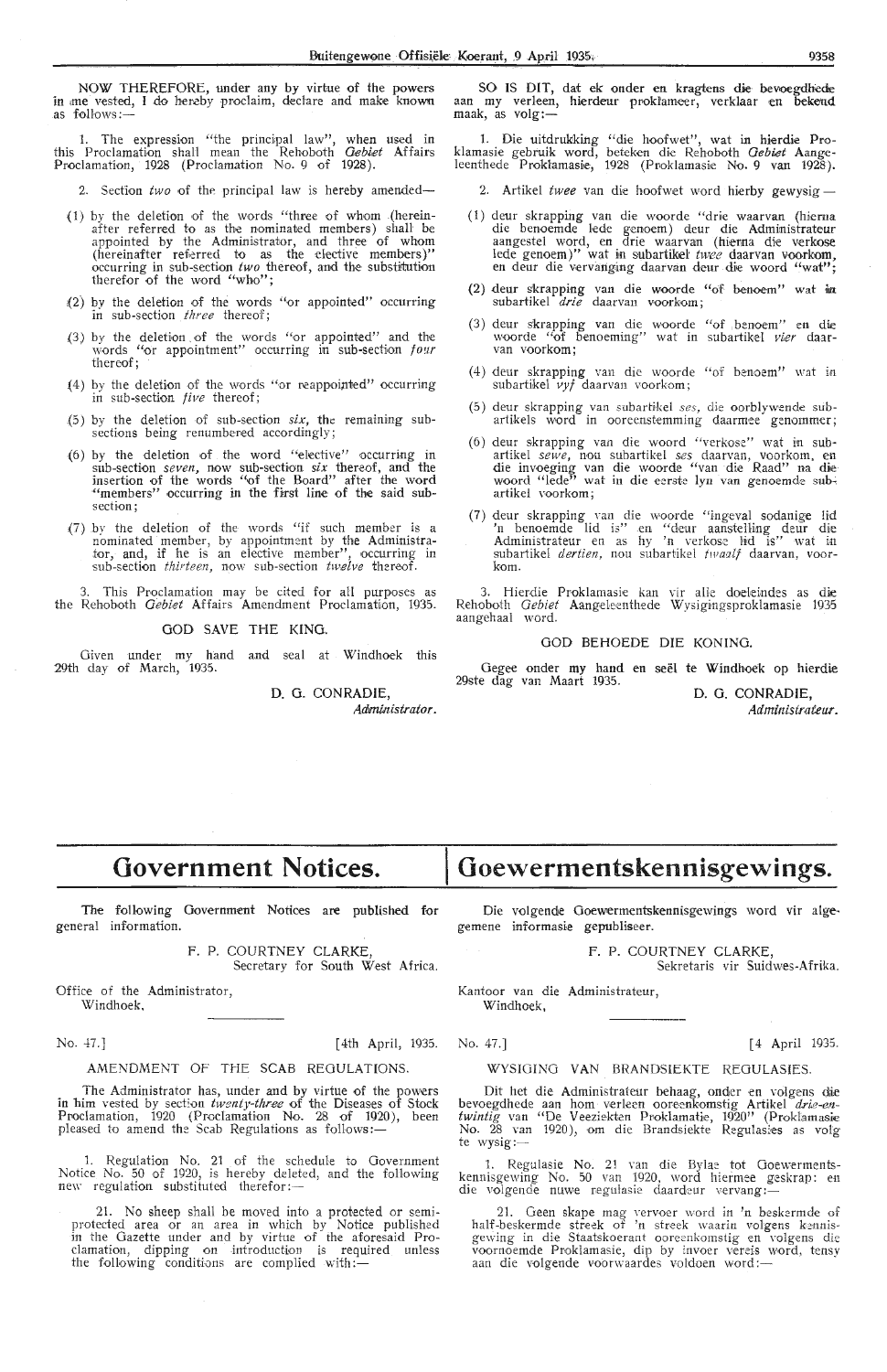- (1) All sheep moved into such protected or semi-protected area or area in which by Notice as aforesaid, dipping is required, shall be twice dipped in manner prescribed by these regulations within a period of 10 days, under the supervision of an inspector at the place set forth in the permit described in paragraph (2) hereof; provided that this regulation shall not apply to sheep moyed from one protected area into an adjoining protected area, or from one semi-protected area into an adjoining semi-protected area or from a protected an adjoining semi-protected area or from a protected<br>or semi-protected area into an adjoining area in which dipping on introduction is required.
- (2} **A** permit in the form set forth in the First Schedule to these regulations shall have been obtained from the inspector, who, under the regulations, holds periodical inspections of sheep on the farm from which the sheep are moved stating where the dipping prescribed in paragraph (1) hereof shall be given. Such permit shall only be issued by the abovementioned inspector-
	- (a) on receipt of a written application from the owner of the sheep in respect of which such a permit is required, made in the form prescribed in the Second Schedule to these regulations, supported by a written guarantee from such owner that the sheep are free from scab and have not been in contact or intermixed with infected sheep nor depastured on infected land within six weeks immediately prior to the- date of the application;
	- (b) on the following information being furnished by the person making application for such permit:-
		- (i) the name and address of the owner of the sheep;
		- (ii) the number of the sheep;
		- (iii) where he wishes to dip his sheep, and whether he has permission to have his sheep quarantined and dipped at the place or places mentioned;
		- (iv) over which farm on the border of, and being in the protected or semi-protected area, the sheep will be moved, or, in the case of sheep to be moved by rail, the station in the above-<br>mentioned area to which the sheep will be consigned; and
		- $(v)$  the destination of the sheep.

The responsibility for seeing that the sheep are free from scab and remain so shall rest with the owner.

The inspector shall have the right to refuse a permit if, in his opinion, the guarantee given by the owner is unsatisfactory.

In all cases where sheep are moved into an area where dipping on introduction is required the inspector issuing the permit shall, in addition to such permit,<br>issue a quarantine order which shall accompany such sheep, isolating them at the place at which they have to be dipped.

If sheep are removed into an area in which dipping on introduction is required, and if both dippings cannot be administered at the same place, the inspector who applies the first dipping shall issue a fresh permit and quarantine order to the place where the second dipping is to be performed.

The owner shall not remove such sheep until tbe quarantine order is withdrawn by an inspector.

- (3) (a) Sheep from an area which is not protected, and entered for exhibition or competition at an agricultural show in a protected or semi-protected area, will be exempted from the dippings prescribed by paragraph (1) hereof, provided they are free from scab and are accompanied by a permit issued in terms of paragraph (2) hereof (except that the dipping of such sheep shall be dispensed with), and that they return to a non-protected area forthwith after the show.
	- (b) Sheep from a protected or semi-protected area which have been entered for exhibition at an agricultural show in an area which is not protected shall upon return to a protected or semi-protected area be either twice dipped or quarantined for a period of 30 days at the option of the owner. If such sheep are exhibited at a series of shows within the current show season the dipping or quarantine (as the
- (1) Elke skaap wat ingevoer word in 'n dergelike beskermde of half-beskermde streek of 'n streek waarin as gevolg van kennisgewing as voormeld, dip vereis word, moet tweemaal gedip word op die manier soos deur hierdie regulasies · voorgeskrewe word, binne 'n tydperk van 10 dae, onder toesig van 'n inspekteur op die plek ge-<br>noem in die permit wat in paragraaf (2) hiervan beskrywe is; met die verstande dat hierdie regulasie nie van toepassing sal wees op skape wat vervoer word van een beskermde. streek na 'n aangrensende beskermde. streek, of van een half-beskermde streek na 'n aan-<br>grensende half-beskermde streek of van een beskermde of hatf-beskermde streek ria ·'n aangrensende streek waarin dip by invoer vereis word.
- (2) 'n Permit in die vorm soos voorgeskrewe in die Eerste Bylae tot hierdie regulasies, moet verkry word van die<br>inspekteur, wat, volgens die regulasies periodieke inspeksies van skape hou op die plaas vanwaar die skape<br>vervoer word en meld waar die dip, voorgeskryf in paragraaf (1) hiervan, gegee sal word. So 'n permit mag alleen deur die bogenoemde inspekteur uitgereik word:-
	- (a) Op ontvangs van 'n skriftelike applikasie van die<br>eienaar van die skape ten behoewe waarvan so 'n permit vereis word, gemaak in die vorm voorgeskryf in die Tweede Bylae tot hierdie Regulasies<br>en ondersteun deur 'n skriftelike waarborg van so<br>'n eienaar dat die skape vry van brandsiekte is<br>en nie in aanraking of vermeng was met besmette skape en geen besmet land in die laaste ses weke wat onmiddellik die datum van die applikasie voorafgegaan het, afgevreet het;
	- (b) deur verstrekking van die volgende informasie wat deur die persoon wat die applikasie vir so 'n permit maak:-
		- (i) die naam en die adres van die eienaar van die skape;
		- (ii) die aantal van die skape;
		- (iii) waar hy van plan is om sy skape *te* dip en of hy toestemming het om sy skape af te. sonder en te dip op die genoemde plek of plekke;
		- (iv) oor welke plaas aan die grens van, en wat in die beskermde of half-beskermde streek is, die skape vervoer sal word, of, ingeval die<br>skape per spoor vervoer word, die stasie in bogenoemde streek, waarheen die skape ver- voer sal word; en
		- (v) die bestemming van die skape.

Die verantwoordelikheid om toe te sien dat die skape vry is van brandsiekte, en so bly, berus by die

eienaar.<br>Die inspekteur sal die reg hê om 'n permit te weier, as hy van mening is dat die waarborg deur die eienaar gegee nie bevredigend is nie.

In elke geval waar skape in 'n streek ingevoer word waar dip by invoer vereis word, moet die inspekteur wat die permit uitgereik het, behalwe so 'n permit, ook 'n kwarantynbevel uitreik wat sulke skape moet vergesel, en hulle afsonder op die plek waar hulle gedip moet word.

Wanneer skape in 'n streek ingevoer word waar by invoer dip vereis word, en as beide dippe nie **op** dieselfde plek gegee kan word nie, moet die in-spekteur, wat die eerste dip gee, 'n nuwe permit en<br>kwarantyn-bevel uitreik vir die plek waar die tweede

dip gegee sal moet word.<br>
Die eienaar mag sodanige skape nie vervoer nie<br>
totdat die kwarantyn-bevel deur die inspekteur teruggetrek is.

- (3) (a) Skape wat kom van 'n streek wat nie beskerm is nie en wat vir 'n tentoonstelling of mededinging op 'n landboutenioonstelling in 'n beskermde of half-beskermde streek ingeskryf is, sal vrygestel<br>wees van die dip wat in paragraaf (1) hiervan voor-<br>geskryf is; met die verstande dat hulle vry van<br>brandsiekte is en vergesel word deur 'n permit, uitgereik in terme van paragraaf (2) hiervan (be-<br>halwe dat die dip van sulke skape nie nodig sal wees nie), en dat hulle dadelik na die tentoonstelling na 'n nie-beskermde streek terugkeer.
	- (b) Skape van 'n beskermde of half-beskermde streek, wat ingeskryf is vir uitstal op 'n landboutentoonstelling in 'n streek wat nie beskerm is nie, moet as<br>hulle terugkeer na 'n beskermde of half-beskermde streek 6f tweemaal gedip 6f gedurende 'n tydperk van 30 dae, na keuse van die eienaar, in kwarantyn geplaas word. As sulke skape tentoongestel word op 'n reeks tentoonstellings g,edurende 'n )opende tentoonstethngseisoen sal die dip of die kwarantyn alleen roegepas word by die terugkeer van die